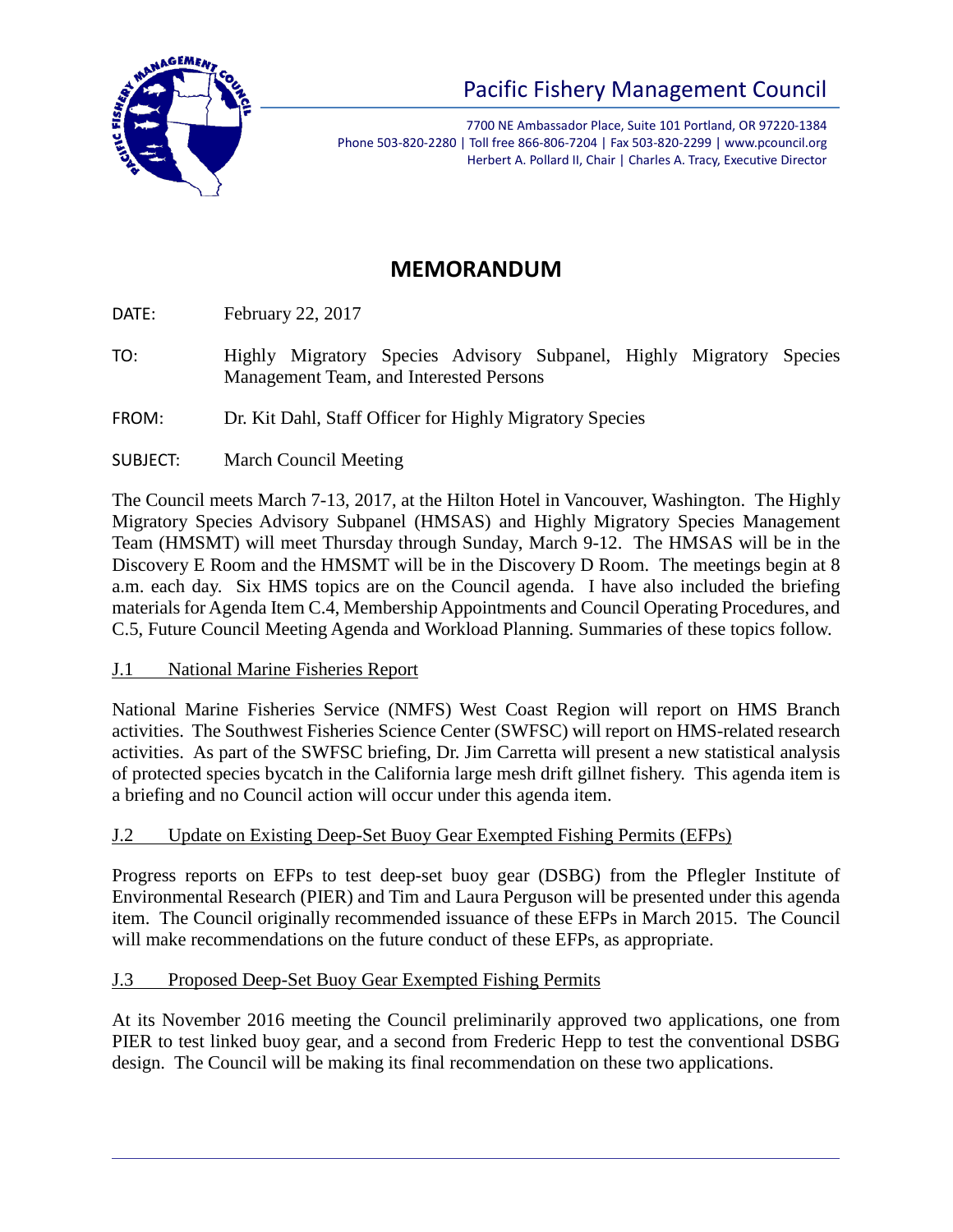In addition, the Council received three new DSBG EFP applications by the advanced briefing book deadline. The Council will be reviewing these applications and making recommendations.

In November 2016, the Council tasked the HMSMT with developing criteria for deciding if a DSBG EFP application could be approved in one Council meeting rather than the currently required two Council meetings. Based on any criteria proposed in a supplemental HMSMT report, the Council could make a final recommendation on the new DSBG EFP applications under consideration.

### J.4 Amendment 4 to the Fishery Management Plan for West Coast Fisheries for Highly Migratory Species (HMS FMP)

The HMSMT has worked with Council staff to draft proposed "housekeeping" amendment language as Amendment 4. These changes would update descriptive passages in the FMP that have become inaccurate. These changes should facilitate the task of reviewing and revising required biological reference points, including status determination criteria (SDC) for stocks managed under the FMP. SDC are used by the Council and NMFS to determine if a stock is subject to overfishing or overfished. The HMSMT plans to continue working on this task in 2017. The Council will adopt the proposed HMS FMP Amendment 4 language for public review and provide further guidance. The Council is scheduled to take final action on the FMP amendment at its June 2017 meeting.

## J.5 Recommendations for International Management Activities

The Thirteenth Regular Session of the Western and Central Pacific Fisheries Commission (WCPFC) was held December in Nadi, Fiji, December 5-9, 2016. Council member Dorothy Lowman, who is a U.S. Commissioner, will report to the Council on this meeting.

The Inter-American Tropical Tuna Commission held an Extraordinary Meeting February 7-10 in La Jolla, California. NMFS will report on meeting outcomes.

The Council will consider these reports and provide recommendations, as appropriate.

# J.6 Fishery Management Plan Amendment 5: Final Action Authorizing Federal Drift Gillnet (DGN) Permit

In September 2016, the Council adopted the two alternatives for creating a Federal DGN limited entry permit: no action and one action alternative. At the November 2016 Council meeting, the California Department of Fish and Wildlife (CDFW) and NMFS submitted a report describing in detail how the transition to a Federal permit would work and the features of the Federal permit. At this meeting, the Council will adopt a final preferred alternative for authorizing a Federal limited entry permit for the California large mesh drift gillnet fishery and associated FMP amendment language. The FMP amendment language describes the features of the proposed Federal permit. NMFS will issue regulations based on the FMP language that will allow current California state DGN permit holders to qualify for the Federal permit. NMFS anticipates this will happen in early 2018, before the start of the 2018-2019 DGN fishing season.